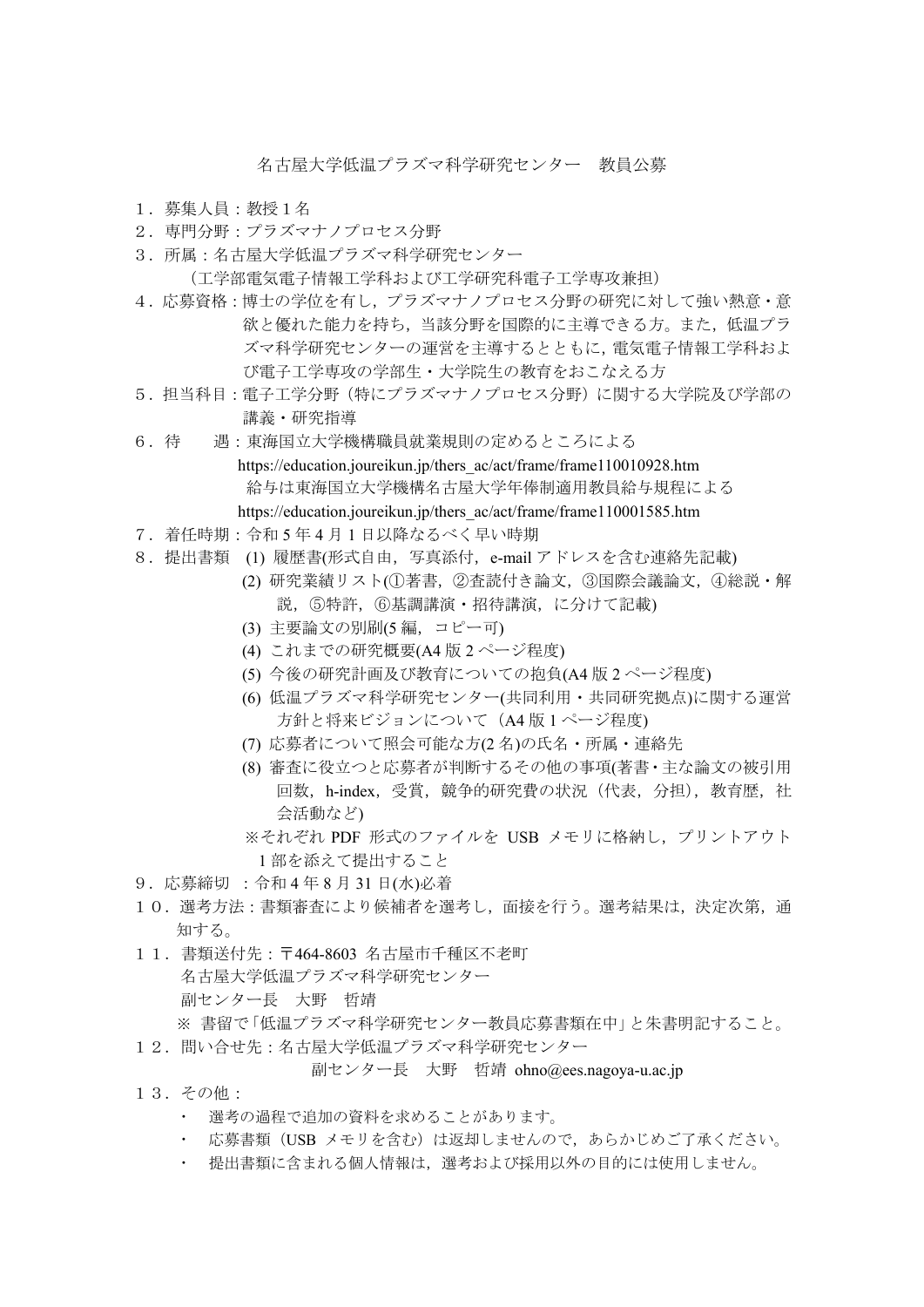- ・ 本学は積極的に男女共同参画を推進しています。
- ・ 本公募は国際公募です。
- ・ 面接に要する交通費は支給しません。
- ・ 安全保障輸出管理の「みなし輸出」の改訂に係る手続きについて 2021 年 11 月「外国為替及び外国貿易法」(外為法)に基づく「みなし輸出」に おける管理対象の明確化に伴い、大学・研究機関における教職員への機微技術の 提供の一部が外為法の管理対象となりました。 これに伴い、「類型該当判断のフローチャート」に基づく「類型該当性の自己申告 書」の提出が必要となります。該当者には後日連絡します。また、採用時には 「誓約書」の提出が必要となります。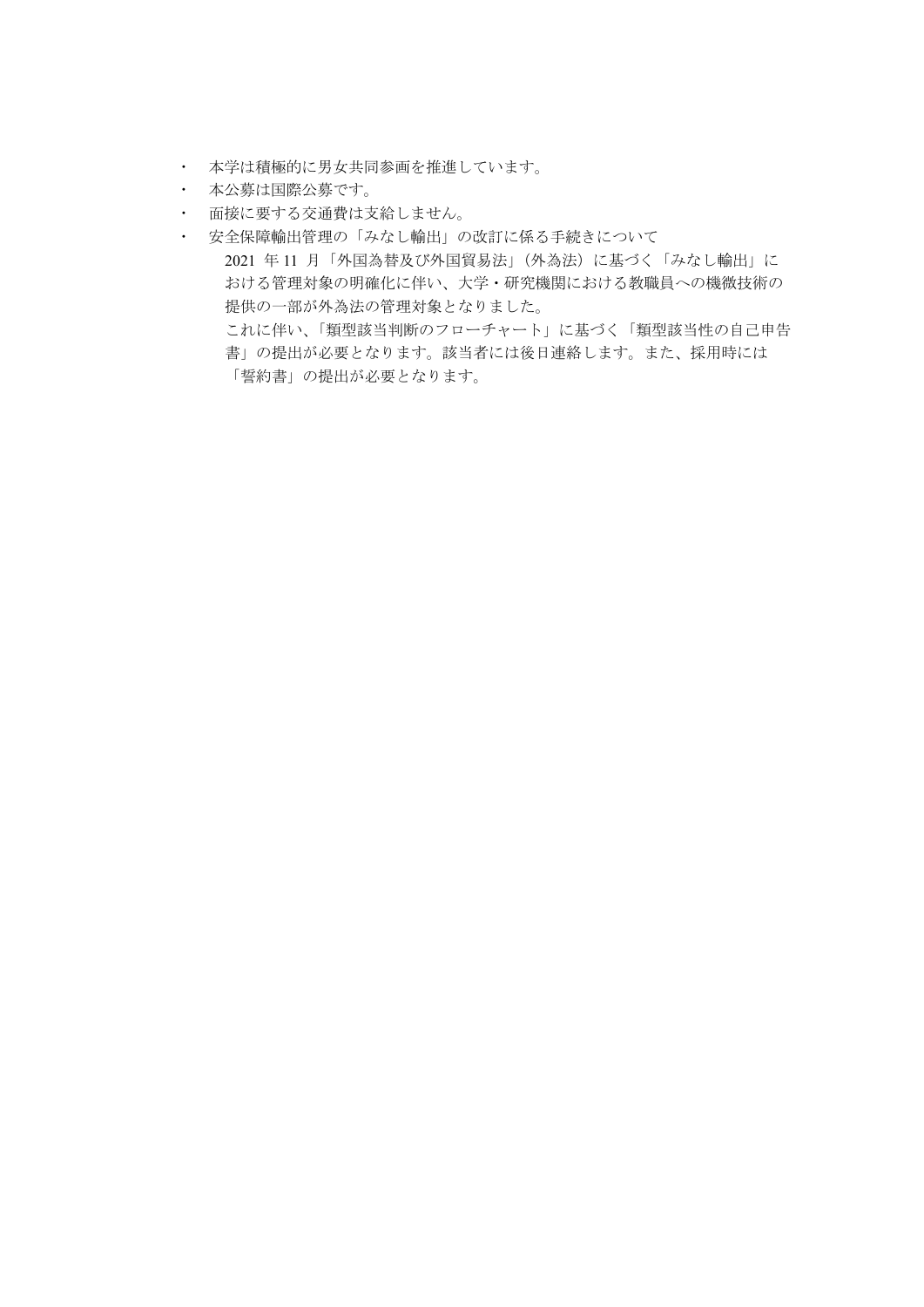## Full Professor at Center for Low-temperature Plasma Science (cLPS), Nagoya University

- 1. Number of Positions: One professor
- 2. Affiliation: Center for Low-temperature Plasma Sciences, Nagoya University.
	- The professor will also be in charge of education at the Department of Electrical Engineering, Electronics, and Information Engineering, School of Engineering, as well as Department of Electronics, Graduate School of Engineering
- 3. Research Field: Plasma Nano-process
- 4. Qualifications: Holder of a Ph. D degree, Excellent ability of research in the field of Plasma Nanoprocess, Ability to manage the cLPS, Teaching undergraduate- and graduate-level students.
- 5. Subject of Teaching: Electronic Engineering (especially Plasma Nano-process and related subjects).
- 6. Salary and benefits
	- Salary, working hours, and benefits are determined in accordance with the provisions of the Tokai National Higher Education and Research System Employee Work Rules.
		- https://education.joureikun.jp/thers\_ac/act/frame/frame110010928.htm (Japanese only)
	- Salary is determined based on the annual salary system at Nagoya University. https://education.joureikun.jp/thers\_ac/act/frame/frame110001585.htm (Japanese only)
- 7. Expected Starting Date: Earliest possible date after April 1, 2023
- 8. Application Documents: Send a set of the following items by mail to the address below with a note
	- (1) Curriculum vitae with face photograph
	- (2) List of publications
	- (3) Reprints of five representative publications
	- (4) Summary of research achievements (about two pages)
	- (5) Research plan and essay on applicant's policy on education (about two pages)
	- (6) Management Policy and Future Vision for cLPS (about one page)
	- (7) Name, affiliation, and e-mail address of two contact references
	- (8) Other items the applicant considers useful for selection (number of citations, h-index, awards, grants, education experiences, social activities, etc.)
	- # Submit a USB memory stick containing the files in PDF format and one printout of each.
- 9. Deadline: August 31, 2022 (Deadline for receipt)
- 10. Selection Process: After document screening, we will have an individual interview. The selection result will be informed when a final candidate is decided.
- 11. Mailing Address: Prof. Noriyasu Ohno,

Center for Low-temperature Plasma Sciences, Nagoya University

Furo-cho, Chikusa-ku, Nagoya 464-8603, Japan

- ※N.B. Send the letter in registered mail. Write "Application form for Professor Position at cLPS" in red on the envelope. Both application form and USB memory stick will not be returned to you.
- 12. Contact: Prof. Noriyasu Ohno,

E-mail: ohno (at) ees.nagoya-u.ac.jp

- 13. Remarks:
- Additional materials may be requested during the selection process.
- ・ Please note that application documents (including USB memory stick) will not be returned.